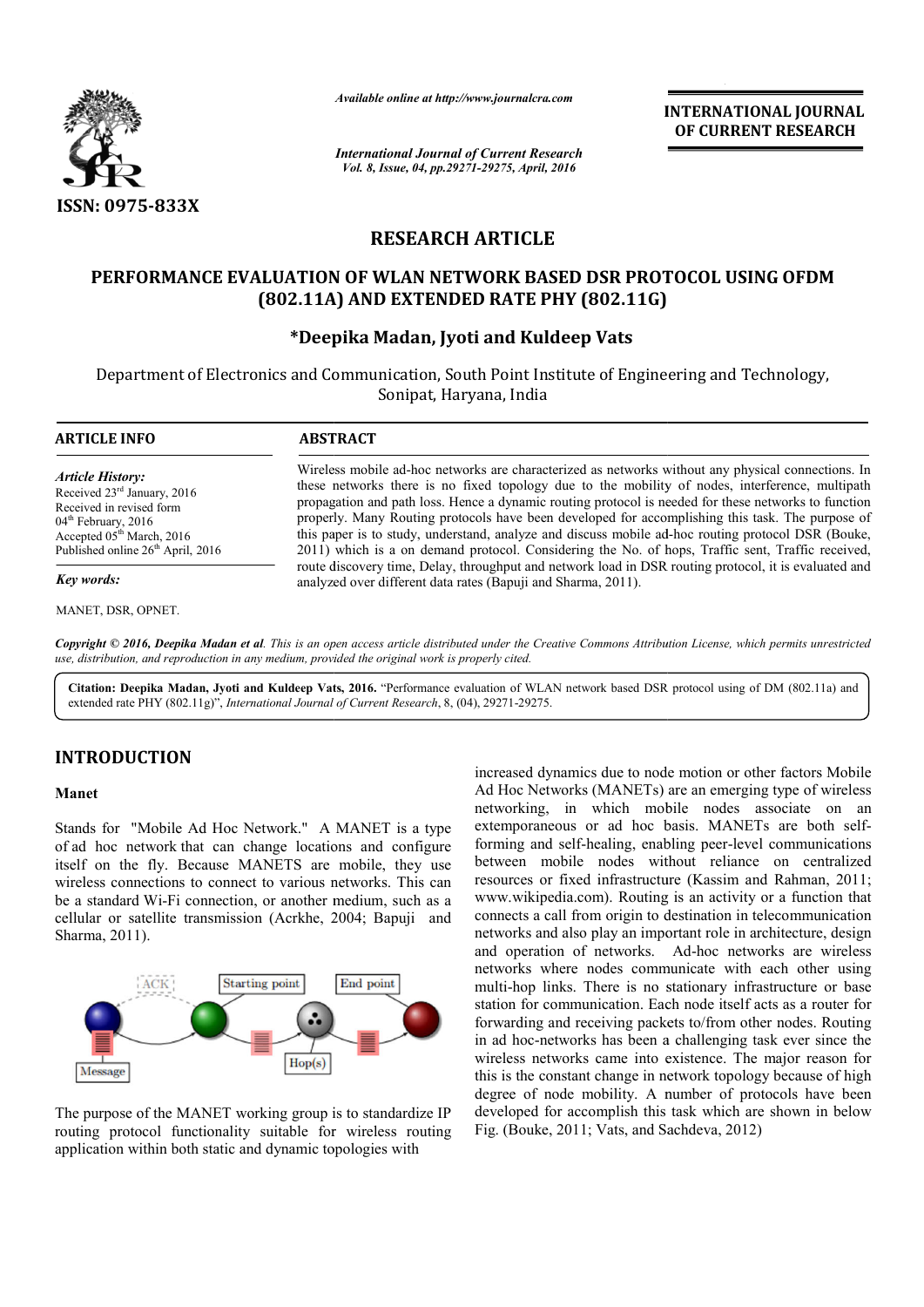

### **DSR**

The Dynamic Source Routing protocol (DSR) is based on source routing, which means that the originator of each packet determines an ordered list of nodes through which the packet must pass while traveling to the destination (Mohapatra and Kanungo, 2011; Vats and Sachdeva, 2012). The key advantage of a source routing design is that intermediate nodes do not need to maintain up-to-date routing information in order to route the packets that they forward, since the packet's source has already made all of the routing decisions.

This fact, coupled with the entirely on-demand nature of the protocol, eliminates the need for any type of periodic route advertisement or neighbor detection packets. The DSR protocol consists of two basic mechanisms: Route Discovery and Route Maintenance (www.wikipedia.com). Route Discovery is the mechanism by which a node S wishing to send a packet to a destination D obtains a source route to D. Route Maintenance is the mechanism by which a packet's originator S detects if the network topology has changed such that it can no longer use its route to the destination D because some of the nodes listed on the route have moved out of range of each other. Figure 2.1 shows the basic operation of the DSR protocol.

#### **Simulation scenarios**

- **A. Simulation Software** The software used in this study is OPNET Modeler. OPNET is a network and application management software designed and distributed by OPNET Technologies Inc. OPNET provides technologies, protocols, communication devices for academic research, assessment and improvement (Bapuji and Sharma, 2011; www.opnet.com).
- **B. Simulation Model** In our proposed model, we have simulated a 100 nodes network model. A large geographic location has been divided into various cells of hexagonal shape.



**Figure 2.1 Basic operation of the DSR protocol showing the building of a source route during the propagation of a ROUTE REQUEST, the source route's return in a ROUTE REPLY, its use in forwarding data, and the sending of a ROUTE ERROR upon forwarding failure. The next hop is indicated by the address in parentheses**

**WLAN Parameter**

| Parameters                       | Value              |
|----------------------------------|--------------------|
| <b>Operation Mode</b>            | 802.11a/g          |
| Node Position                    | Rectangular        |
| No. of Nodes                     | 100                |
| Speed                            | $100 \text{ m/s}$  |
| Simulation Time                  | $1000 \text{ sec}$ |
| BSS identifier                   | Auto assigned      |
| Data rate                        | $24,36$ mbps       |
| Transmit power (W)               | 0.020              |
| Addressing Mode                  | IPV4               |
| Routing protocol                 | <b>DSR</b>         |
| <b>Buffer Size</b>               | 1024000            |
| Packet reception-power threshold | -95                |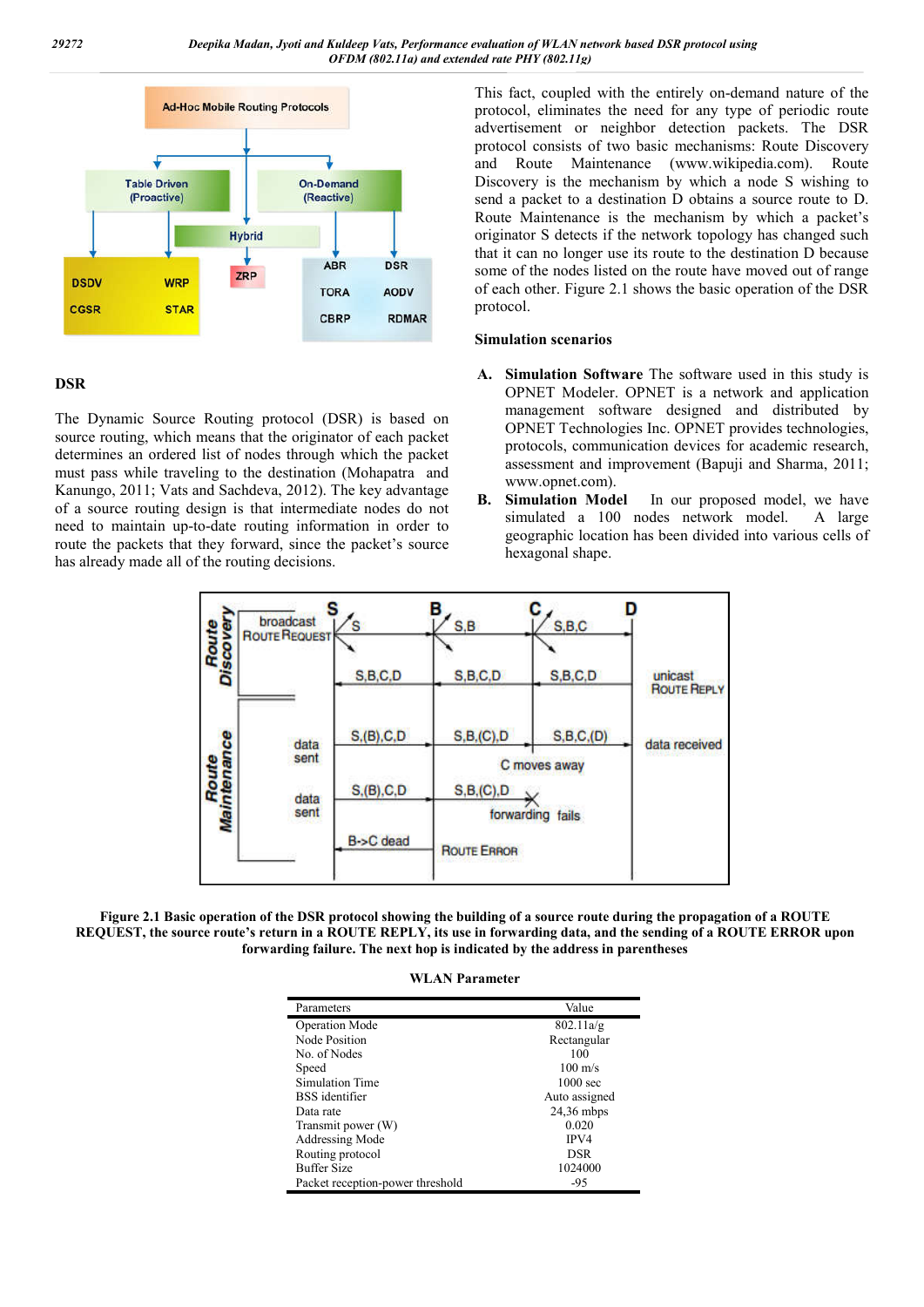

**Figure 1. Pollutant concentration vs time, distance = 150m and height = 150m**



**Figure 3. Pollutant concentration vs time, distance = 400m and height = 150m**



**Figure 5. Pollutant concentration vs time, distance = 150m and height = 400m**



**Figure 2. Pollutant concentration vs time, distance = 200m and height = 150m**



**Figure 4. Pollutant concentration vs time, distance = 150m and height = 200m**



**Figure 6. CO<sub>2</sub> concentration distribution at distance**  $=$ **150m, wind speed 4.46ms-1 , 6.38ms**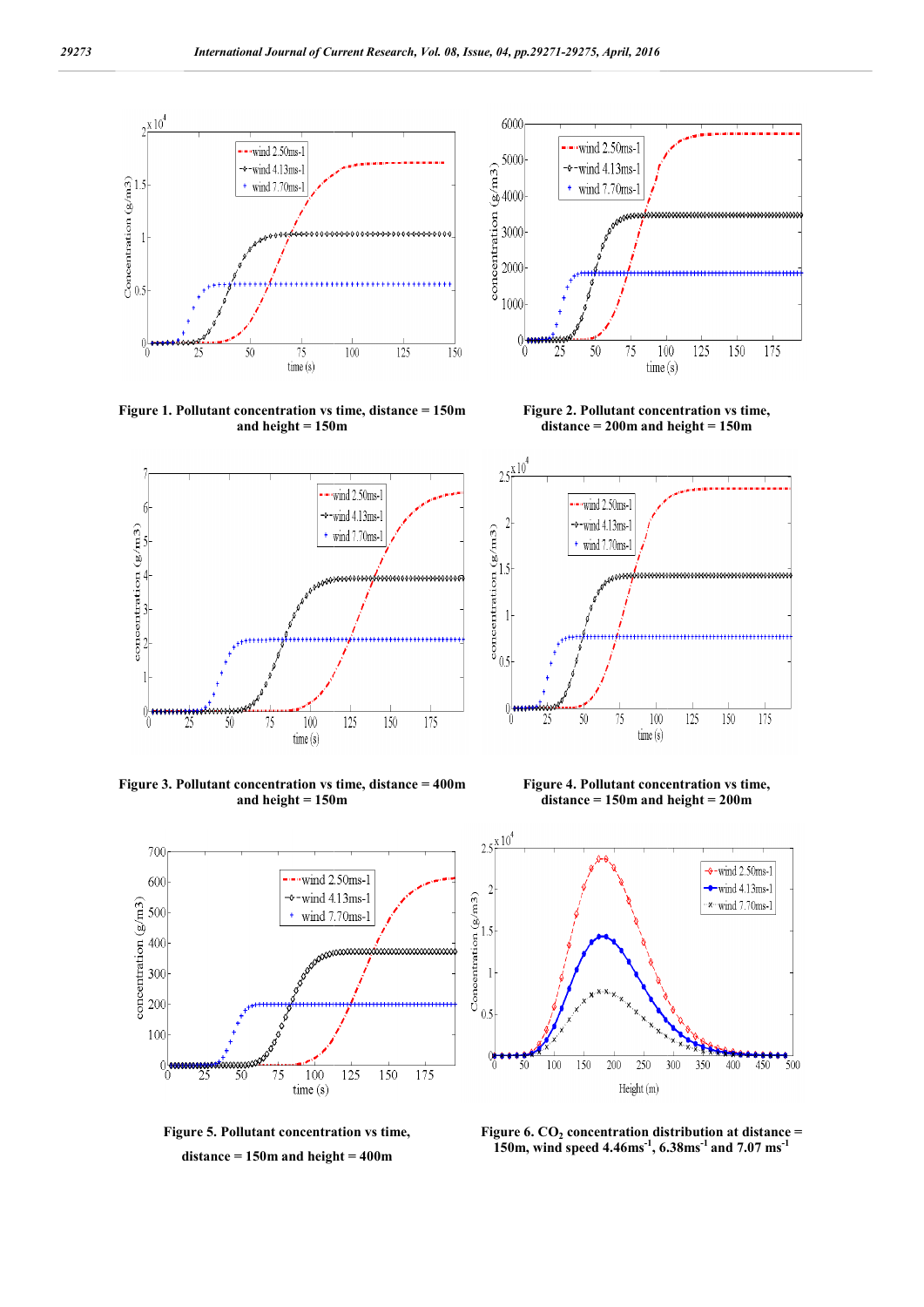

#### **Conclusion**

The ability for nodes to form ad hoc networks in the absence of communication infrastructure is a critical area of current

research. There are existing communication needs which ad hoc networks can meet, such as military and commercial applications, and the development of ad hoc network technology will enable new classes of applications. With the